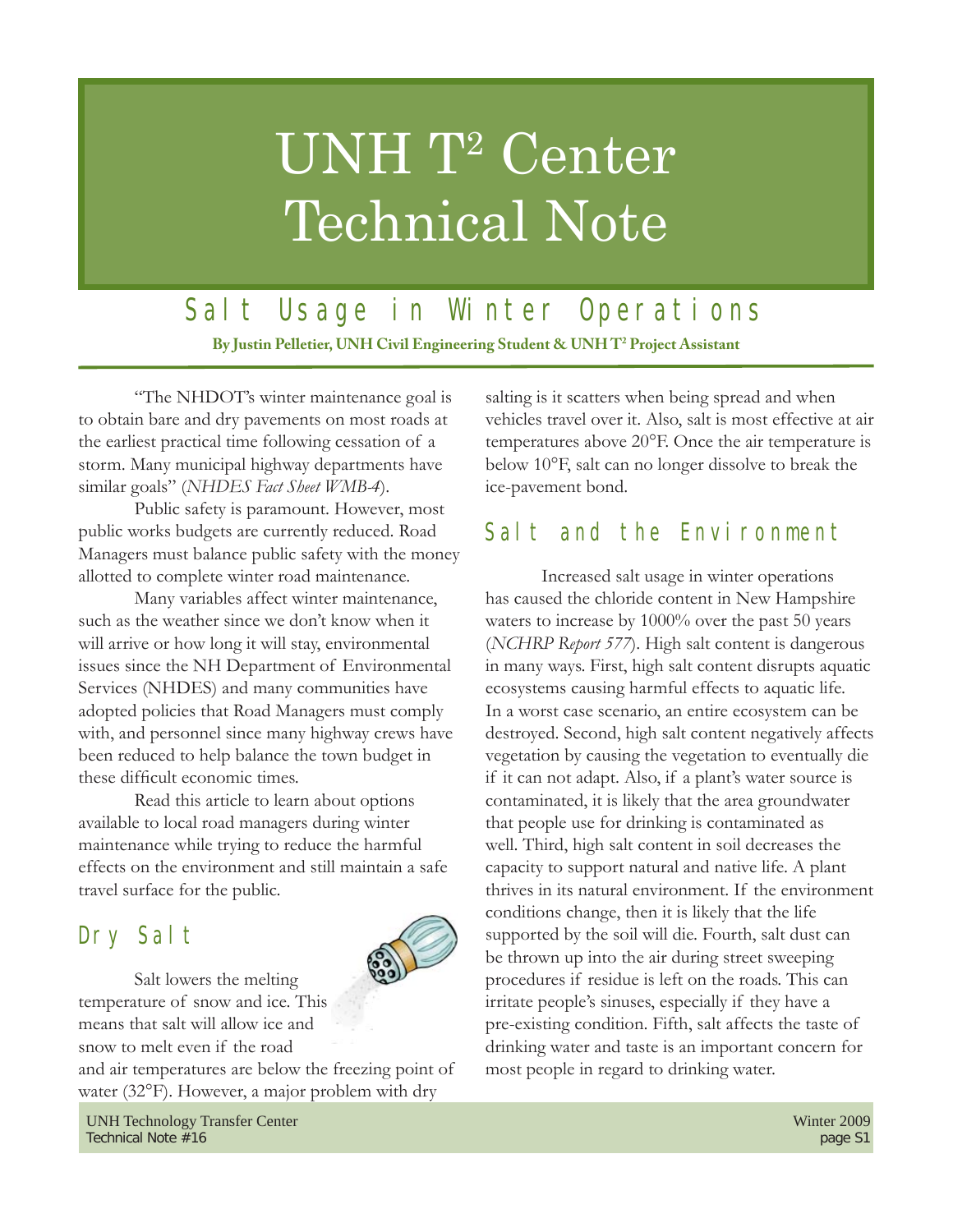#### Abrasives



 Abrasives (the most common one is sand) are commonly used to increase the traction on roadways when slippery conditions are present. Abrasives can be used in several instances. First, use abrasives on paved roads with speed limits below 30 mph where there are hills or where braking, accelerating, or turning occurs. Second, use abrasives at low speed intersections if snowpack

or ice will remain on the road for a long time. Third, use abrasives at intersections where each connecting road is paved.

 However, abrasives are not effective in every instance. For example, when dry sand is spread, 30% of it immediately scatters and over time, traffic will displace most of the remaining sand. As few as eight vehicle passes can move most of the sand off of a snow covered highway surface. Also, do not sand a road with a speed limit above 30 mph. Instead, plow and apply chemicals. In addition, do not use sand on gravel roads at all. Instead, groom the gravel road to break up and remove the snowpack.

#### Sand and the Environment

 Sand left behind from winter maintenance operations must be removed from the environment. This is time consuming and costly, but it is important for several reasons. First, sand will wash off the road and end up in catch basins. Excess sand in catch basins causes drainage problems due to clogging. Second, sand will travel from catch basins into drainage pipes. Excess sand in drainage pipes will become trapped in the pipes and decrease the flow capacity, also causing flooding. Third, sand will travel through the drainage pipes and pile up at drainage outfalls. Excess sand negatively affects the marine ecosystems that drainage systems empty into.

 In the spring, remove sand from the road, ditches, catch basins and drainage pipes to prevent flooding and hazardous driving conditions. Sand and debris removed from catch basins must be

tested and disposed of properly. Modern trucks use high-pressure water to loosen compacted material and vacuum hoses are used to remove solids. Since these trucks are expensive, many municipalities hire contractors. They charge per catch basin and their fees increase for large quantities or compact material. Inspectors should always accompany contractors. Road Agents should establish cleaning schedules to minimize contaminants reaching receiving waters.

 Something else to consider is the dust created while sweeping heavily sanded roads. Sand, like salt, can cause allergic reactions or respiratory issues for people living in the surrounding area. Be mindful of the amount of sand being put down.

#### Calcium Magnesium Acetate

 Calcium Magnesium Acetate (or CMA) is another alternative to salt as an ice-fighting chemical. It is made up of limestone and acetic acid (the principal ingredient in vinegar). It is more environmentally friendly because it is less damaging to soils, less corrosive to concrete and steel, and nontoxic to aquatic life. However, it is more expensive compared to salt and calcium chloride. It costs around \$600 per ton, whereas salt costs around \$60 per ton.

#### Pre-wetting liquids

 Sodium Chloride (NaCl) (a.k.a. salt) is the primary chemical used in de-icing and anti-icing applications. The mixture is 23% NaCl by weight. It is cheap and effective. When salt mixes with water, the freezing temperature is lowered. If salt is dropped on ice, the ice will begin to melt unless the temperature is much lower than the freezing point of water.

 Pre-wetting a chemical or abrasive usually entails applying a light covering of liquid over the material to be applied to the road. It helps keep the material from bouncing off the road and scattering while spread.

Calcium chloride  $(CaCl<sub>2</sub>)$  is the second most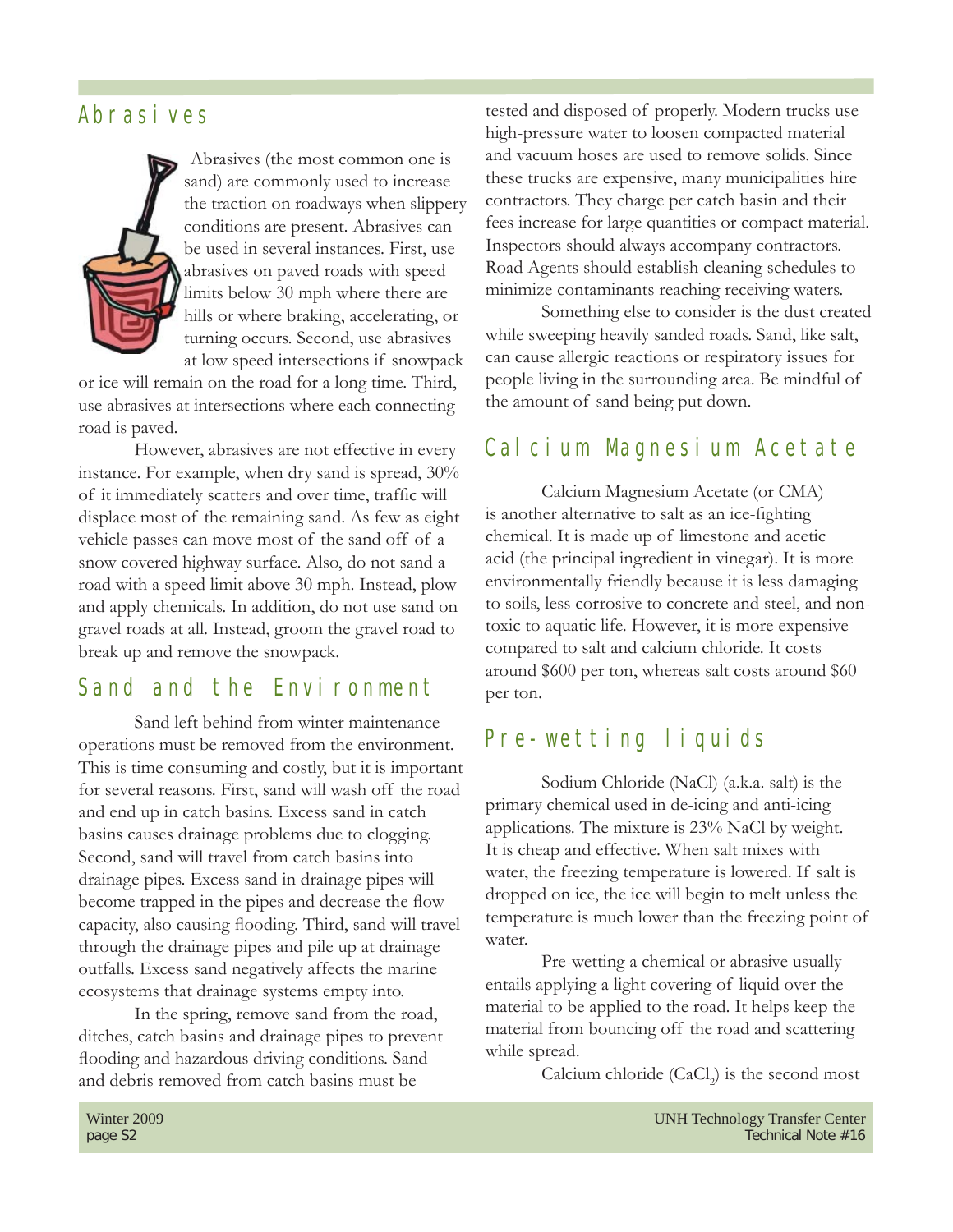common chemical used to battle ice and snowpack, after sodium chloride. It is more expensive than sodium chloride but it is rising in popularity for a pre-wetting liquid.

The mixture is  $32\%$  CaCl<sub>2</sub> by weight. It is effective at much lower temperatures than salt. It releases heat when it is dissolved in water. It can be effective in melting ice as low as 0°F. It also draws moisture from the air, which allows it to melt ice better because it will already be in brine form. These properties make it especially valuable in severe conditions.

#### De-icing

 De-icing is a reactive process. De-icing is the process of breaking the bond between ice/snowpack and the pavement after the snow has fallen. Calcium chloride is the most common chemical used in deicing roadways. The goal of de-icing is to achieve bare pavement as soon as possible. Plowing is also an integral part in de-icing roadways.

#### Anti-icing

 Anti-icing is a preventative process. Antiicing is to prevent ice and snowpack from bonding with the pavement before the snow has fallen. This is becoming a more popular method to improve driving conditions during winter. It can be more beneficial than de-icing, if done properly, because it does not allow the bond to form with the pavement at all. This improves road conditions immediately after a storm. Liquid chemical applications are the most successful way to prevent ice formation. Pre-wetting dry chemicals is another method, though less effective.

 By using an anti-icing approach, material costs decrease due to more effective roadway treatment. Anti-icing can become ineffective if severe weather conditions persist. If heavy precipitation occurs before the onset of a winter storm but after the application of anti-icing chemicals, the effort made is rendered completely useless.

## Spreader Calibration

 Calibrating the spreader is the key to proper chemical application. Inspect and clean spreaders frequently since they are



exposed to corrosive materials and extreme weather conditions. Each material that is used during de-icing and anti-icing will spread at different rates. Calibrate each spreader individually so that each spreader will disperse the material that it is spreading at the appropriate concentration.

 Equip spreaders with automatic ground speed controls whenever possible. These automatically adjust the application rate as the truck changes speed. They allow for the truck driver to focus on the task of driving, instead of adjusting the spreader controls. This provides a safer driving environment, as well as cuts down on material waste.

## Application Rate factors

 No storm will be exactly like another. However, application rates must be determined before the start of each storm. Many things affect application rates. First, the ground temperature is one of the most important factors in application rate. For example, salt is five times more effective at  $30^{\circ}$ F than it is at 20°F. Second, the material being spread affects the application rate. Salt will not be spread in the same concentrations as calcium chloride or sand. Third, the nature of the storm affects application rates. A heavier or longer storm will require more material than a lighter or shorter storm. Fourth, pre-existing road conditions affect application rates. A road that is already heavily iced-over will require far more material than a clear road. Fifth, traffic conditions affect the application rate. Traffic on high volume or high speed roads will displace more material than traffic on low volume or low speed roads.